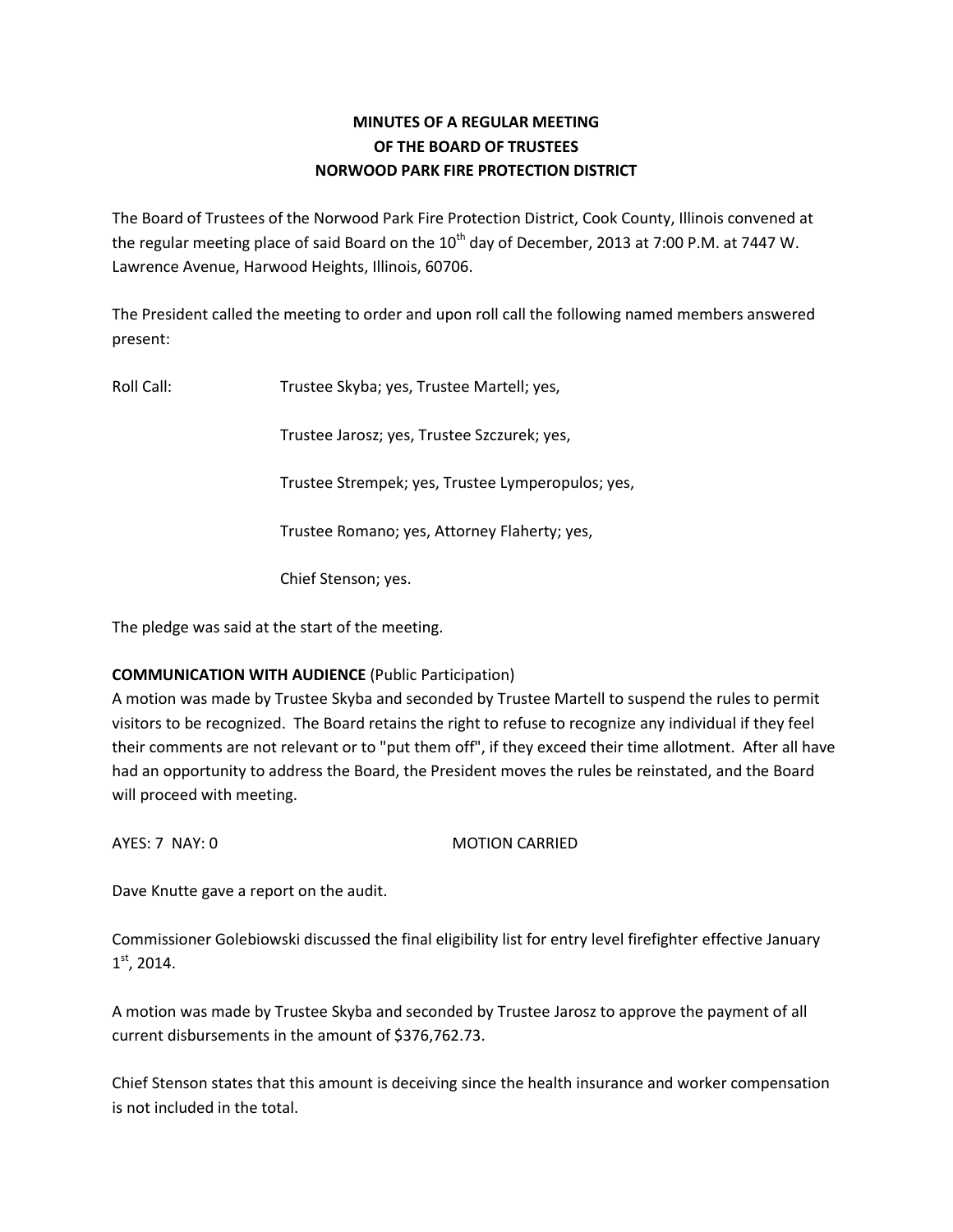Roll Call: Trustee Skyba; yes, Trustee Martell; yes,

Trustee Jarosz; yes, Trustee Szczurek; yes,

Trustee Strempek; yes, Trustee Lymperopulos; yes,

Trustee Romano; yes.

AYES: 7 NAY: 0 MOTION CARRIED

A motion was made by Trustee Strempek and seconded by Trustee Szczurek to approve the minutes of the Regular meeting held on November  $12^{th}$ , 2013.

Roll Call: Trustee Romano; abstain, Trustee Lymperopulos; yes,

Trustee Strempek; yes, Trustee Szczurek; yes,

Trustee Strempek; Jarosz, Trustee Martell; yes,

Trustee Skyba; yes.

AYES: 6 NAY: 0 ABSTAIN: 1 MOTION CARRIED

#### **TREASURER'S REPORT**

Schedule of Assets (Arising from Cash Transactions) November 30, 2013

#### Assets

| Checking and money market accounts (interest rate-APY):     |              |
|-------------------------------------------------------------|--------------|
| Plaza Bank checking #4303503 (0.046%)                       | \$4,256.72   |
| Plaza Bank money market #4303498 (0.295%)                   | 370,076.45   |
| Plaza Bank ambulance billing money market #4304492 (0.295%) | 667,237.28   |
| Plaza Bank-Medical #1003102                                 | 4,539.70     |
| Total checking and money market accounts                    | 1,046,110.15 |
| Certificates of deposit (interest rate and maturity):       |              |

Plaza Bank (0.65%, 09/02/14) 622,033.23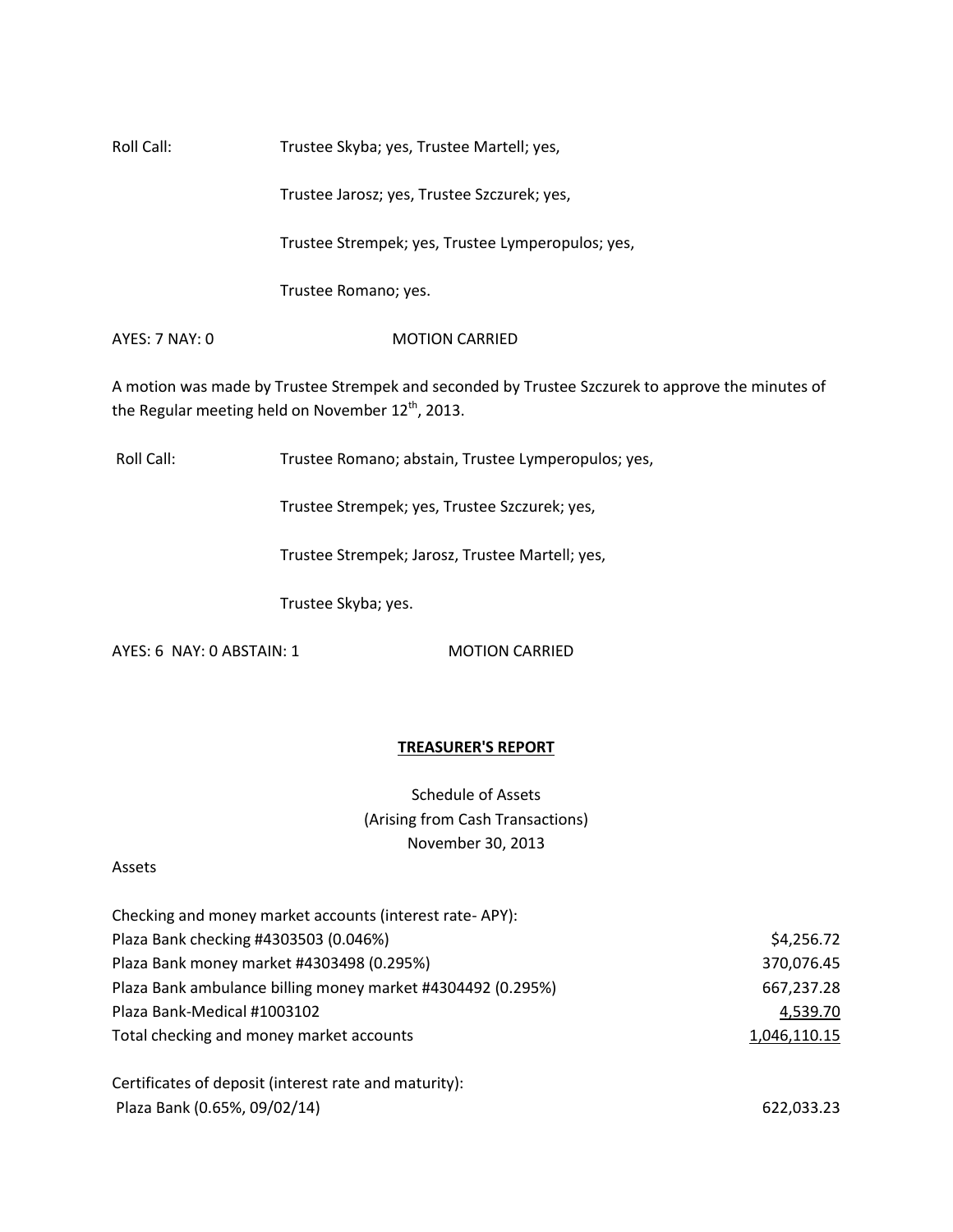| Belmont Bank and Trust (1.00% 08/23/14)                  | 539,307.29     |
|----------------------------------------------------------|----------------|
| Plaza Bank (0.64% 07/17/14)                              | 124,481.87     |
| Plaza Bank (0.65% 09/18/14)                              | 421,601.78     |
| Plaza Bank (0.65% 12/23/14)                              | 471,684.89     |
| Belmont Bank (1.00% 08/21/14)                            | 515,600.96     |
| Belmont Bank (1.00% 07/19/14)                            | 364,285.16     |
| Total certificates of deposit                            | 3,058,995.18   |
| Total checking, money market and certificates of deposit | \$4,105,105.33 |

Motion by Trustee Skyba, seconded by Trustee Romano to approve the Treasurer's report as presented from the Financial Statement for November 2013**.** 

| Roll Call:     | Trustee Skyba; yes, Trustee Martell; yes,         |
|----------------|---------------------------------------------------|
|                | Trustee Jarosz; yes, Trustee Szczurek; yes,       |
|                | Trustee Strempek; yes, Trustee Lymperopulos; yes, |
|                | Trustee Romano; yes.                              |
| AYES: 7 NAY: 0 | <b>MOTION CARRIED</b>                             |

#### **Chiefs Report:**

All Trustees received a copy of the alarm report.

All Trustees received a copy of the inspection report along with the list of completed inspections for this month.

The Christmas party was a huge success again. We had close to 100 people this year, thanks to the board for supporting this annual tradition; I hope everybody had a good time.

I recently attended the court hearing on the pension board appeal from Joe Carpino. The Judge denied the appeal and Carpino now has 30 days from November 20<sup>th</sup> to appeal the ruling. Discussion. I will notify you when I hear something.

Everybody has a breakdown of the overtime for the month. We still incurred one day of OT to cover Workers Compensation but hopefully that should be the end of it. We had two other days where somebody called in sick and we had to cover minimum manning. 18 hours of OT for training is pretty standard for a month to cover all the team members.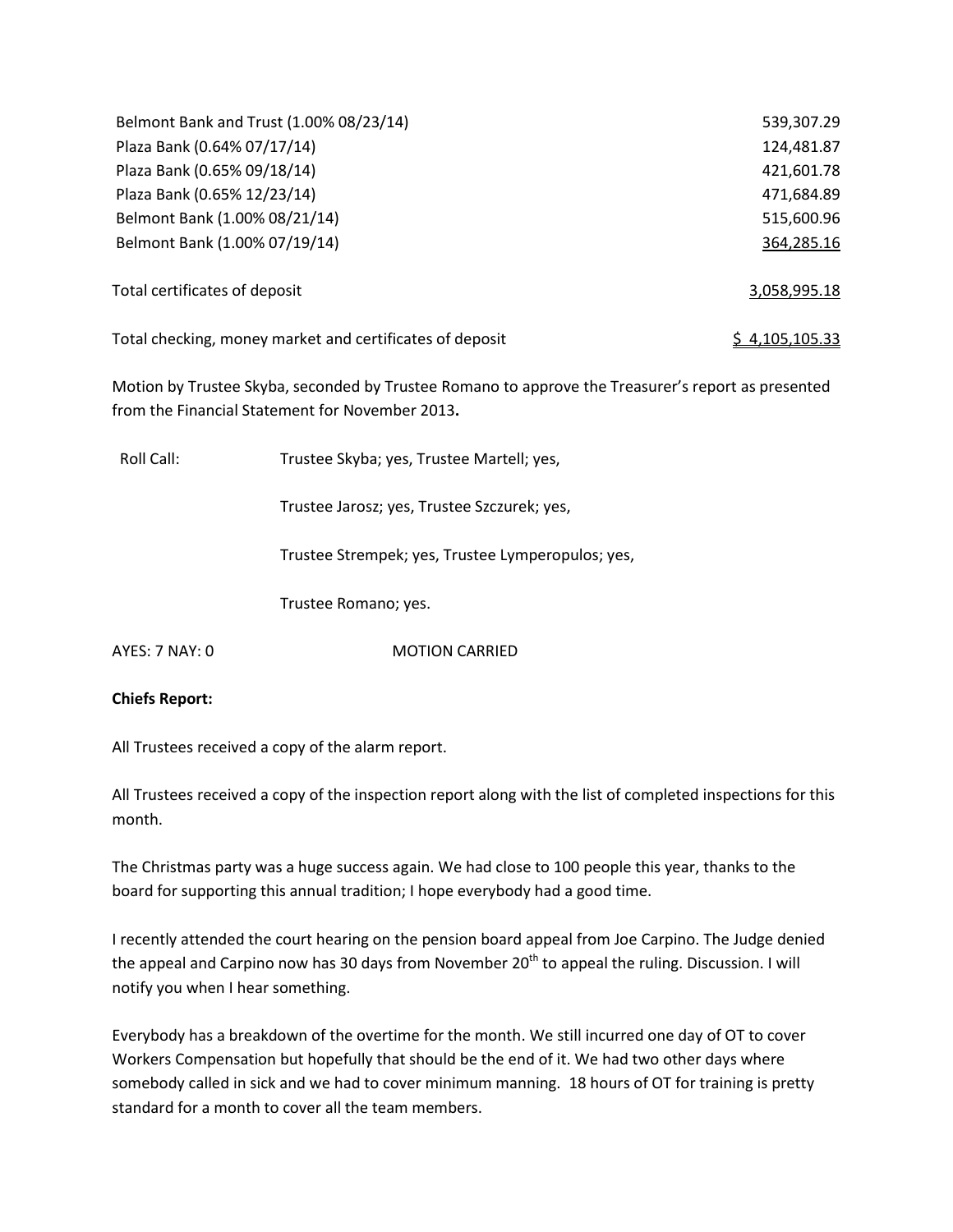We went out to bid on the actuary for OPEB benefits. We reached out to other Districts to recommend other actuaries because Tim Sharpe declined this year. In your packet you have three quotes. We can discuss them when the motion is made. This report is due every three years.

Our Workers Compensation renewal is in and we were increased from \$15,663 to \$17,775 per month, this is a 13.5% increase about \$25,000 for the year. I requested a meeting with IPRF and met with them last week. They said it was due to our claims. We do have a big claim expiring this year and should see a decrease in the premium next year.

The lighting project is still on hold, I have asked H and H to find another supplier that will do the grant work. There is no major hurry, we will try and get this done in the spring.

I have a sample of the new jackets that we are purchasing through VCG. The jackets are ANSI certified, they are much safer than wearing the blue baseball jackets. The cost of 35 jackets are between \$10,000 and \$11,000. This has been approved by the 2% board and will be paid in full by the 2% fund.

Trustees have asked about the class to be held here by Shawn and our accountants in January or February.

Motion by Trustee Martell and seconded by Trustee Skyba to accept the Chief's Report for November 2013 as presented.

AYES: 7 NAY: 0 MOTION CARRIED

## **Attorney Report:**

Pension bill passed and has no impact on fire districts.

COGFA wanting information on PSEBA benefits. Discussion on information required.

Tax objections received for 2007-2010 – court call coming up this week, this will take some time to get settled.

The Trustee class will be on a Saturday in January. We will need to get approval from IAFPD in order to get credit for the 3 hours of training. We might need to get other districts involved. The trustees asked attorney Flaherty to work with IAFPD to try and get the credit. The trustees still want the class whether or not they get credit.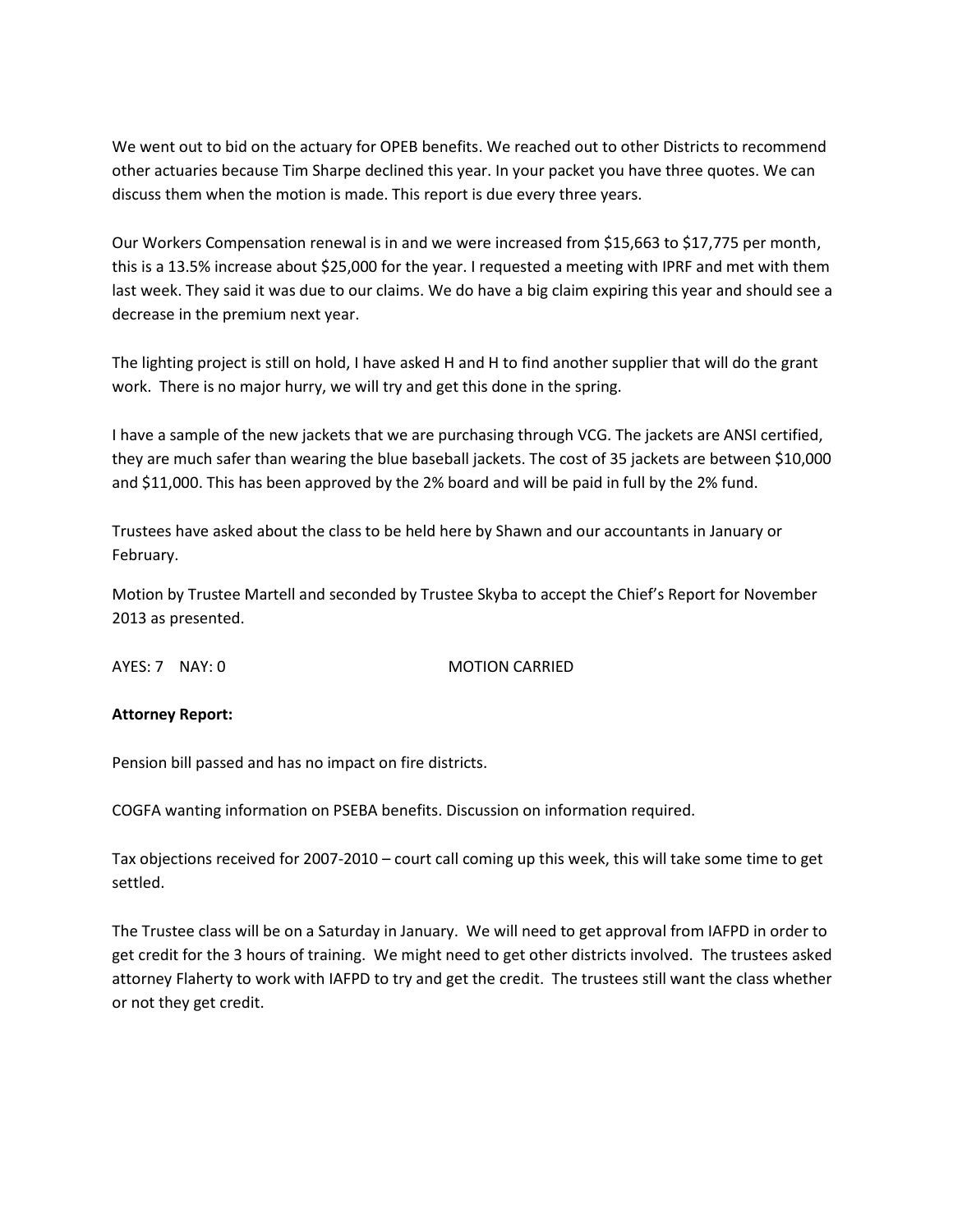#### **President Report:**

Nothing to report.

#### **Committee Reports:**

Finance Committee- Trustee Martell stated there is nothing to report at this time.

Building and Equipment Committee- Chairman Szczurek stated it is a continued work in progress.

Technology and PR Media Committee- Chairman Strempek stated there is nothing to report at this time.

Policy Committee- Chairman Skyba stated there is nothing to report at this time.

Pension Fund- Trustee Martell stated there is nothing to report at this time. There is a meeting December 20<sup>th</sup>. Discussion about calling into a meeting. Attorney Flaherty will work on Ordinance.

#### **Old Business:**

None

#### **New Business**:

Motion by Trustee Jarosz and seconded by Trustee Strempek to pass and approve Ordinance #13-4, the Norwood Park Fire Protection District 2013-2014 Tax Levy.

Roll Call: Trustee Strempek; yes, Trustee Lymperopulos; yes,

Trustee Szczurek; yes, Trustee Jarosz; yes,

Trustee Skyba; yes, Trustee Martell; yes,

Trustee Romano; yes.

AYES: 7 NAY: 0 MOTION CARRIED

Motion by Trustee Lymperopulos and seconded by Trustee Szczurek to pass and approve Ordinance #13-5, an Ordinance giving Cook County Clerk direction related to the 2013 Tax Levy.

Roll Call: Trustee Skyba; yes, Trustee Martell; yes,

Trustee Jarosz; yes, Trustee Szczurek; yes,